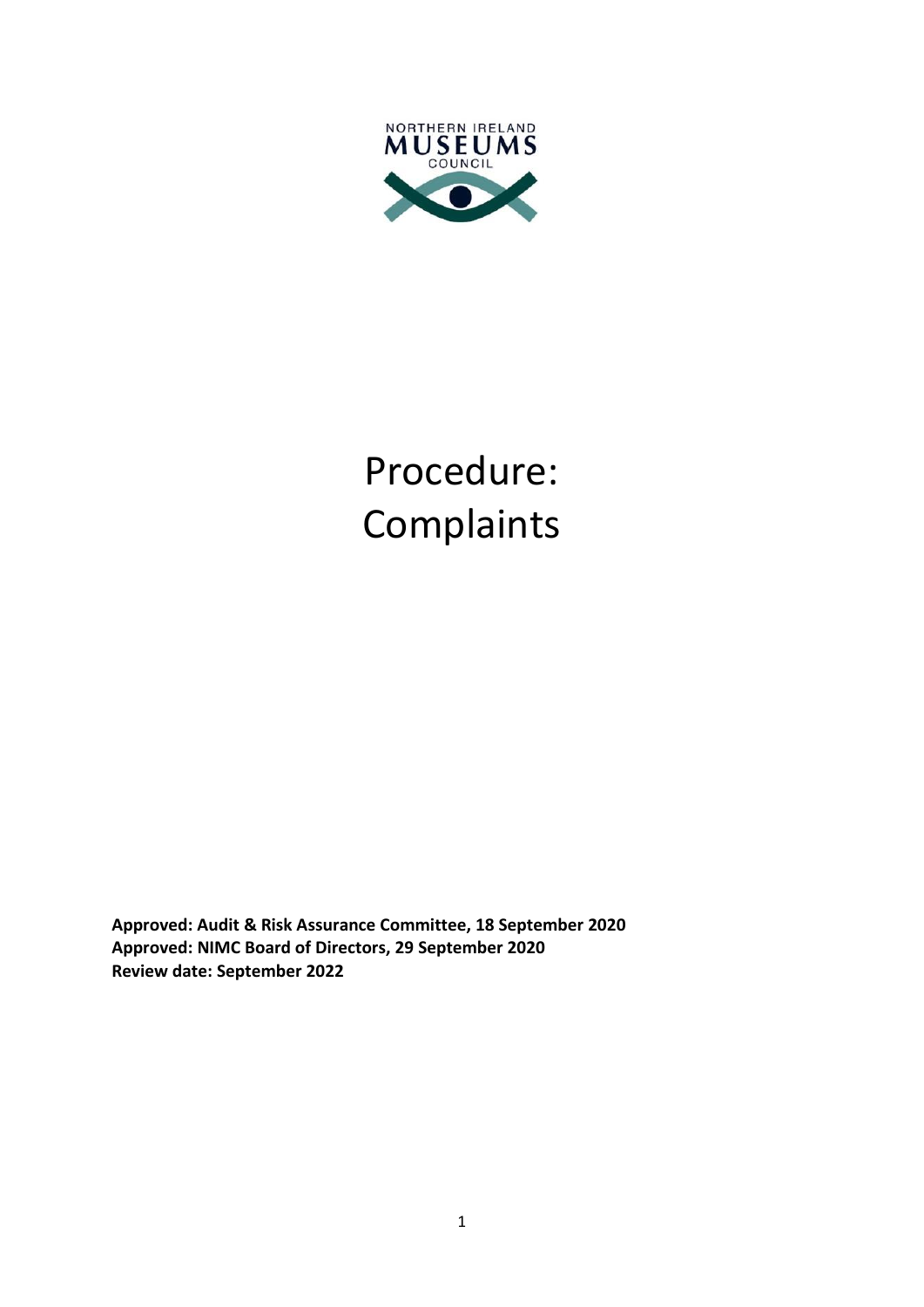| <b>Procedure Title</b>               | <b>Procedures: Complaints</b>                                                                                  |
|--------------------------------------|----------------------------------------------------------------------------------------------------------------|
| <b>Procedure Sponsor &amp; Owner</b> | Chief Executive & Director                                                                                     |
| <b>Committee</b>                     | Audit & Risk Assurance Committee                                                                               |
| Date Approved                        | Audit & Risk Assurance Committee – 18 September<br>2020                                                        |
| <b>Review date</b>                   | September 2022                                                                                                 |
| <b>Related Policies</b>              | <b>NIMC Equality Scheme</b><br><b>NIMC Membership Policy</b><br><b>NIMC Grant Policy</b>                       |
| <b>Related Procedures</b>            | NIMC Code of Conduct for Staff<br><b>NIMC Membership Procedures</b><br><b>NIMC Financial Procedures Manual</b> |
| <b>Related Guidance</b>              | <b>Managing Public Money NI</b><br>Management Statement and Financial Memorandum                               |

| <b>Revision Control</b> |                |  |
|-------------------------|----------------|--|
| <b>Revision date</b>    | <b>Details</b> |  |
|                         |                |  |
|                         |                |  |
|                         |                |  |
|                         |                |  |
|                         |                |  |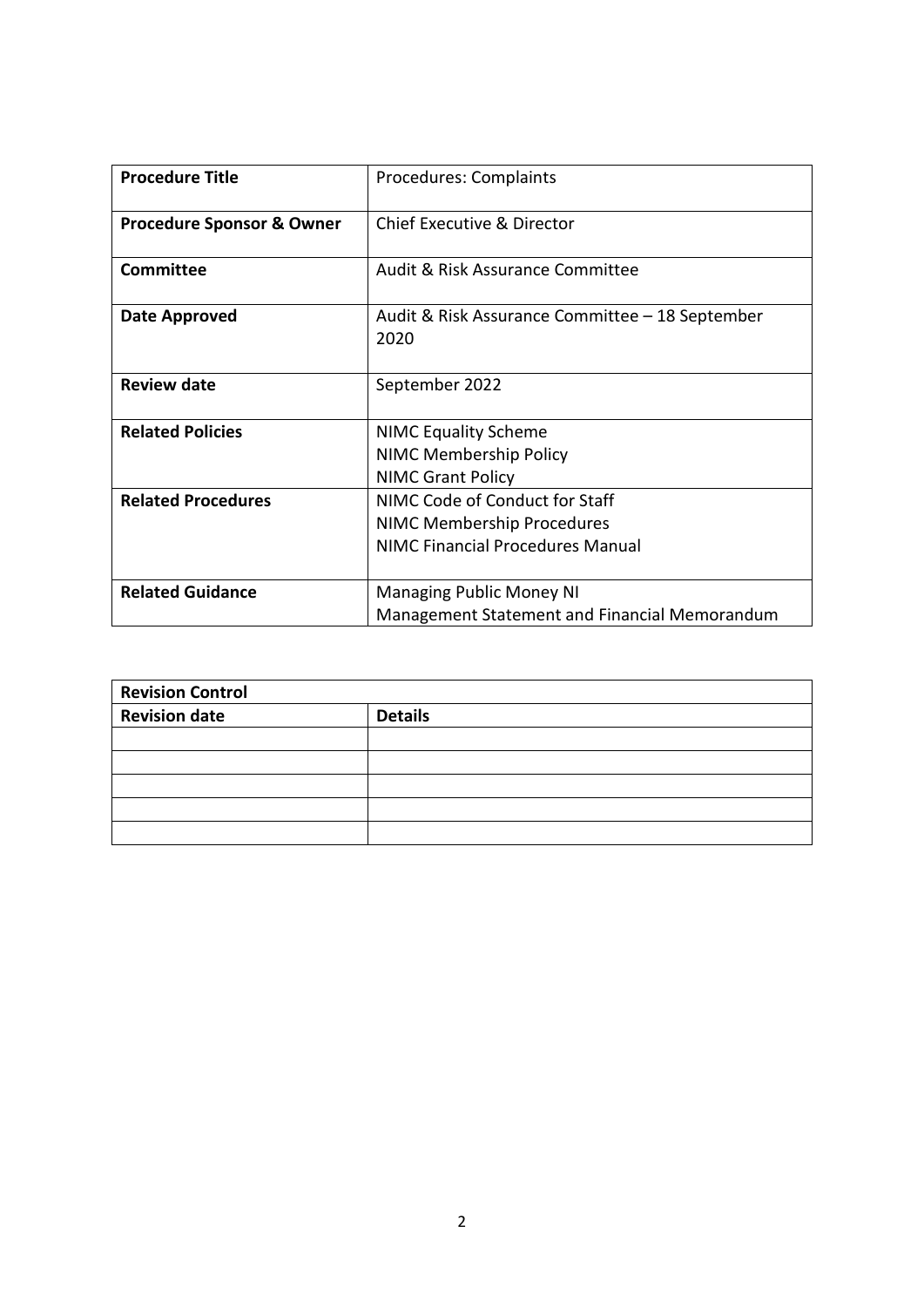#### **1. Introduction**

The Northern Ireland Museums Council is committed to providing an effective and efficient service carried out to the highest professional standards. We are committed to continual improvement, which includes handling complaints courteously, thoroughly and replying as quickly as possible.

We would like to hear from you if you are dissatisfied with the service we provide. We would also like to hear about things you think we have done well and how you think we could improve our services.

The Northern Ireland Museums Council has a three stage complaints process but seeks to resolve your complaint at the first stage. If you are not satisfied with our response, however, or you are unhappy with the way we have handled your complaint, you can ask for your complaint to be reviewed.

If you wish to make a complaint you may either write or e-mail your concerns. Please contact:

## **Northern Ireland Museums Council**,

153 Bangor Road, Holywood, Co Down, Northern Ireland BT18 0EU e-mail: [info@nimc.co.uk](mailto:info@nimc.co.uk)

## **2. Timescales**

While the Northern Ireland Museums Council will do all it can to look into your complaint, it will not usually accept complaints that are made more than 12 months after the event being complained about or being brought to your attention.

## **3. Procedures**

The Northern Ireland Museums Council adopts a three stage complaints procedure.

## **Stage I**

All complaints received by the Northern Ireland Museums Council will be recorded and dealt with initially by the Director, who will carry out an internal investigation on the matter. The Director will respond to the complainant within seven days, stating either the findings of the investigation or acknowledging receipt of the complaint and giving the date by which, the Northern Ireland Museums Council will respond to the complainant in full. This will be no more than 28 days after the date of receiving your complaint. The correspondence